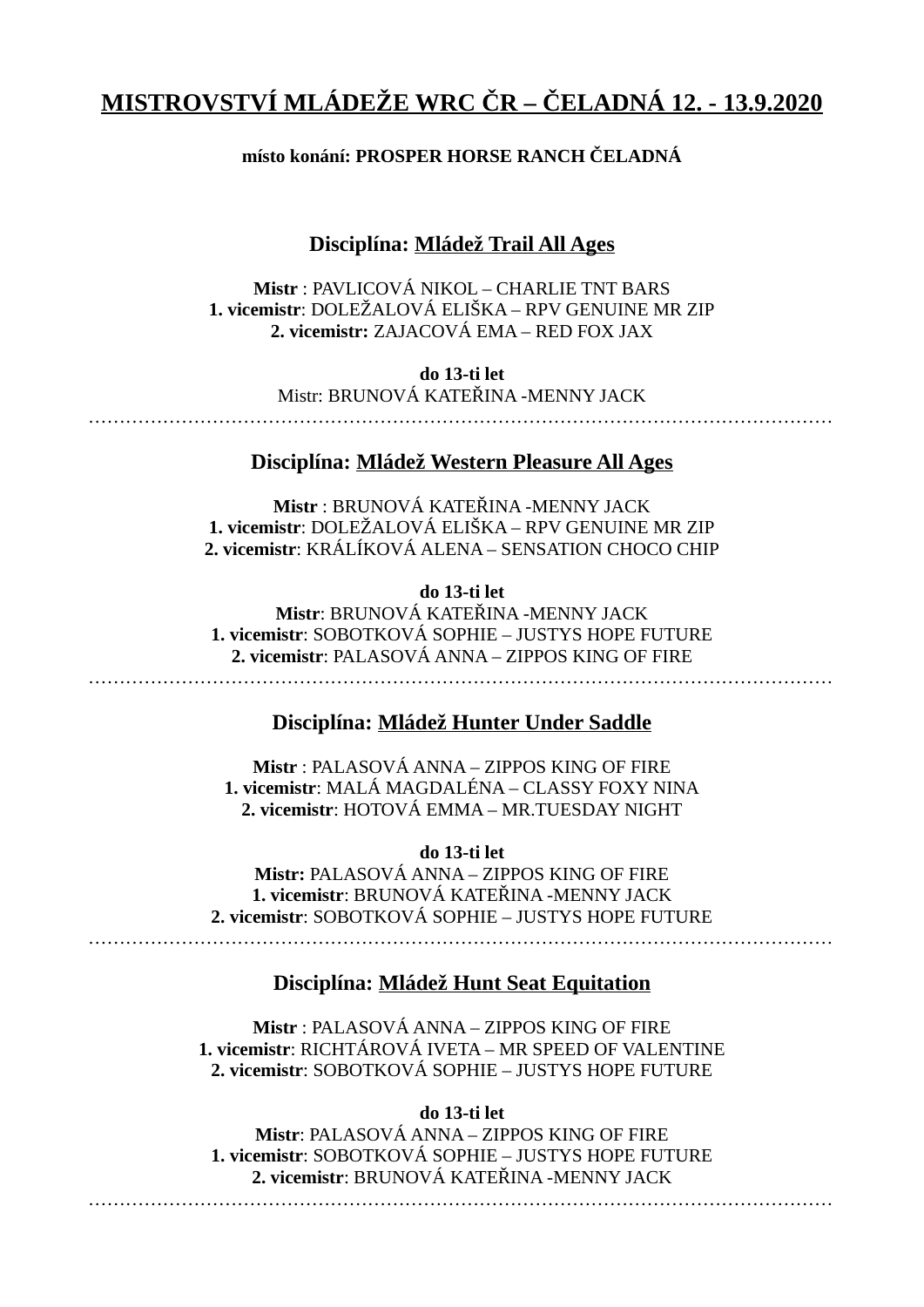### **Disciplína: Mládež Freestyle Reining All Ages**

**Mistr** : ŘEHÁČKOVÁ KLÁRA – SAULI JAY HAPPY **1. vicemistr**: PALASOVÁ ANNA – DOGS GOTTA SPOOK **2. vicemistr**: DOFKOVÁ LUCIE – STARDUST IN MY EYES

#### **do 13-ti let**

**Mistr**: PALASOVÁ ANNA – DOGS GOTTA SPOOK **1. vícemistr**: MASAŘOVÁ VENDULA – SPARKLING MIA **2. vícemistr**: SMUTNÁ NATÁLIE – NA SMART CHICO GLO …………………………………………………………………………………………………………

### **Disciplína: Mládež Showmanship at Halter**

**Mistr** : PAVLICOVÁ NIKOL – CHARLIE TNT BARS **1. vicemistr**: ŠVECOVÁ MARTINA – RK CATINKA **2. vicemistr**: ZAJACOVÁ EMA – RED FOX JAC

#### **do 13-ti let**

**Mistr**: BRUNOVÁ KATEŘINA – MENNY JACK **1. vicemistr**: PALASOVÁ ANNA – ZIPPOS KING OF FIRE **2. vicemistr**: MASAŘOVÁ VENDULA – SPARKLING MIA

…………………………………………………………………………………………………………

# **Disciplína: Mládež Western Horsemanship All Ages**

**Mistr** : PAVLICOVÁ NIKOL – CHARLIE TNT BARS **1. vicemistr**: DOLEŽALOVÁ ELIŠKA – RPV GENUINE MR ZIP **2. vicemistr**: KRÁLÍKOVÁ ALENA – SENSATION CHOCO CHIP

#### **do13-ti let**

**Mistr**: SOBOTKOVÁ SOPHIE – JUSTYS HOPE FUTURE **1. vicemistr**: BRUNOVÁ KATEŘINA – MENNY JACK **2. vicemistr**: CHVÁTALOVÁ MONIKA – SK SMART SAYO

### **Disciplína: Mládež Reining All Ages**

**Mistr** : KARASOVÁ SÁRA – KH YANKEE STEP **1. vicemistr**: PALASOVÁ ANNA – DOGS GOTTA SPOOK **2. vicemistr**: ČEJKA VLADIMÍR – TWELVE TWENTY WH

#### **do 13-ti let**

**Mistr**: PALASOVÁ ANNA – DOGS GOTTA SPOOK **1. vicemistr**: MASAŘOVÁ VENDULA – SPARKLING MIA **2. vicemistr**: PAVEL NICOLAS – SK CASH TO GUN …………………………………………………………………………………………………………